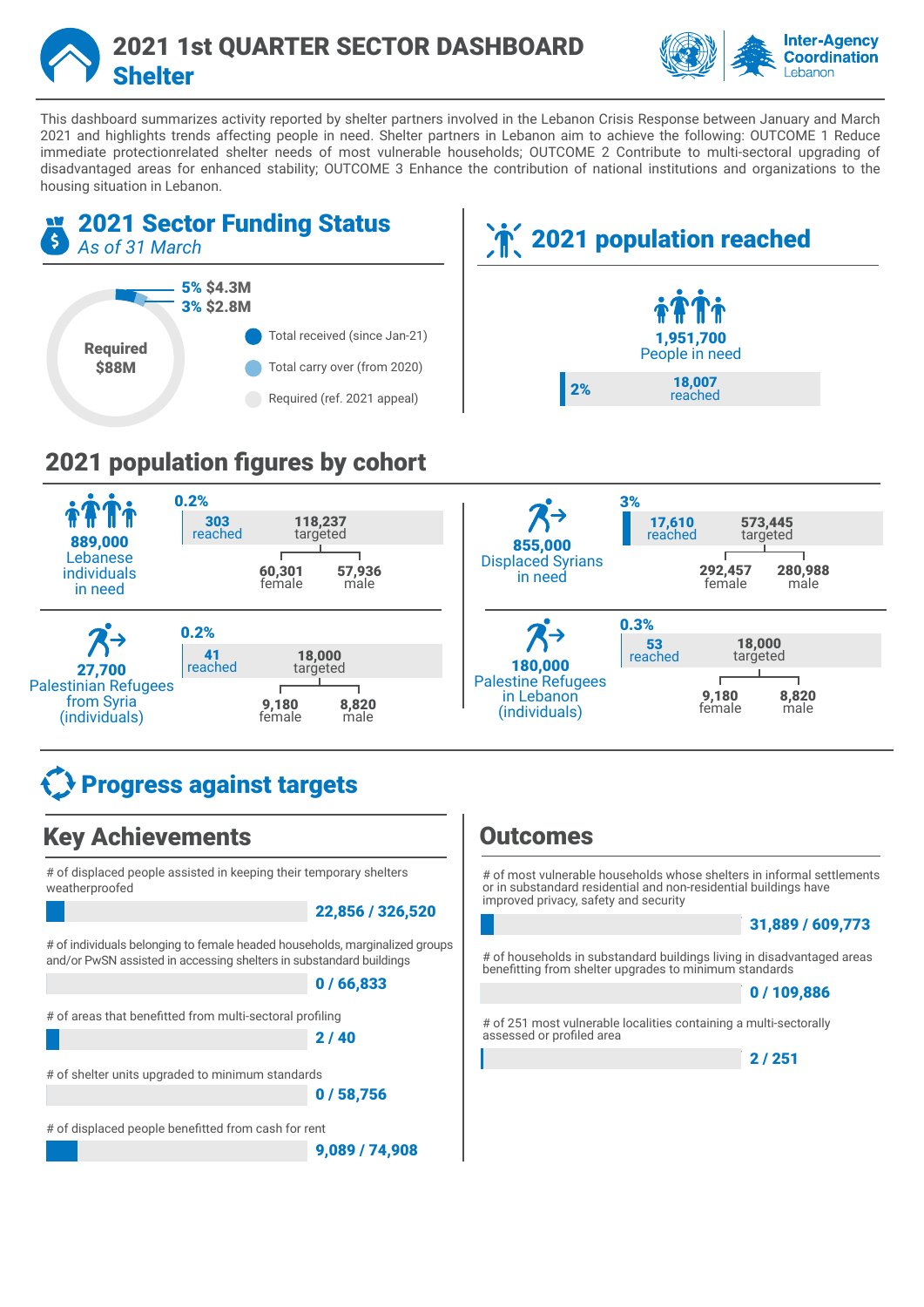



## 1. Key achievements of the sector at the output level

By March 2021, 31,889 vulnerable individuals had their temporary shelters maintained at livable and safe conditions: 10 per cent of the target of 326,520 persons under Output 1.1 temporary shelters (informal settlements and non-residential buildings) and residential shelters (for protection/referral cases) hosting vulnerable displaced populations are maintained at livable and safe conditions. This was achieved through distributing shelter kits and implementing minor repairs as part of activities that target the 30 per cent of displaced Syrians who live in informal settlements or non-residential shelters.

13,966 individuals (6 per cent of the target of 252,000 persons) received shelter kits to improve their ability to manage adverse climatic events. In addition to regular weatherproofing activities in informal settlements, 3,928 individuals benefitted from shelter material to build new shelters or reinforce existing ones following emergency events such as fires, flooding or eviction. In non-residential buildings, a total of 4,962 individuals (7 per cent of the target of 74,520 persons) were assisted. This includes minor repair assistance to 308 individuals to improve their living conditions and enhance their safety and privacy (e.g. garage, shop, warehouse); as well as weatherproofing assistance, in the form of plastic sheeting and timber distribution, to a further 4,707 individuals living in substandard buildings to allow families to cover their windows and doors.

8,905 Syrian individuals and 184 Lebanese individuals who were referred to the sector were assessed and found to be severely socio-economically vulnerable were provided with cash-for-rent assistance to mitigate evictions.

## 2. Key challenges of the sector

The shelter sector continues to face chronic underfunding with only 7 per cent funding received of the sector's appeal figure by the end of Q1. This has severely impacted its ability to meet the needs of the most vulnerable population. In particular, this funding shortfall continues to limit the assistance that the sector can provide to shelter-vulnerable households living outside Informal Settlements, including those living in urban shelters. This has prevented the sector from delivering significant support in the shelter types where vulnerable Lebanese live, despite the increased sector target for vulnerable Lebanese in 2021.

1,343 persons living in informal settlements have improved living conditions, as a result of site improvement activities. Such assistance can help mitigate flooding in winter, which can limit safe access to and movement around shelters for individuals and service providers, with particular implications for those with compromised mobility. Site improvement activities also contribute to reducing health risks associated with the contamination of drinking water and storm water with grey and/or black water.

Progress in Q1 under Output 2.1 "residential shelters for vulnerable communities are upgraded as part of a multisectoral approach" is limited to 229 Syrian refugees benefitting from upgrading of their common building area. Funding of rehabilitation of residential shelters as part of an area-based multi-sectoral approach remains extremely low.

Under Output 3.1 "national organizations and institutions have strengthened capacities to contribute to the shelter and housing situation in Lebanon", the sector has engaged two national organization that took part in the Beirut Port Explosion (BPE) response in the LCRP coordination structure. While there has not been any progress made in producing new shelter studies this quarter, the sector will seek to engage with the housing sector under the 3RF to synthesize and disseminate studies that contribute to a better understanding of Lebanon's housing situation with regards to both short-term shelter needs and longer-term housing market supply-demand issues.

Finally, the continued downgrade of shelter type and conditions by economically vulnerable families has resulted in 57 per cent of the Syrian population living in substandard shelters. This trend, where families move from residential shelters to substandard nonresidential units or Informal Settlements, has been a concern for the sector for the last three years and has been exacerbated by the economic crisis and currency devaluation. Without sufficient funding to slow down or reverse this trend, there will be an increased need to provide unsustainable assistance such as short-term weatherproofing.

## 3. Key priorities for the following quarter

The Sector strives to maintain harmonized implementation across partners for all activities by maintaining up to date technical guidelines for all programs. In Q2, the sector will reflect on the lessons learned from 2020, including the Beirut Blast response, to update the sector guidelines for all shelter activities. This will be achieved through the newly launched Temporary Technical Committees (TTCs). The sector expects that the Cash for Rent and the Shelter Rehabilitation guidelines to benefit the most from the exercise.

The shelter winterization program in Aarsal for 2021 remains unfunded. It is estimated that 5,770 vulnerable households will require shelter kit assistance by Q3 of 2021 to prepare their shelters for the harsh winters of Aarsal. As kit eligibility assessments need to start by Q2 to ensure timely delivery of shelter assistance, yet with no funding confirmed as of end of March, there is a high risk of delaying the provision of this lifesaving assistance.

The sector through its presence in the most socioeconomic vulnerable neighborhoods has been identifying buildings that show visible signs of deteriorating structural integrity that could be at risk of collapse. By drawing on the experience gained during the Beirut Blast Response, the sector is looking to revise its role and develop local and national partnerships with institutions, NGOs and the engineering syndicates to develop a framework that can begin to address this pressing and life-threatening issue.

In 2021, the shelter sector will continue to build on cumulative efforts to promote shelter assistance provision through national systems. It will specifically focus on engaging more national organizations in the response. This will be achieved by collaborating with Lebanese institutions and organizations to conduct and disseminate assessments and to undertake interventions. To this end, the sector will encourage international NGOs and UN agencies to foster the active engagement of local organizations in projects.